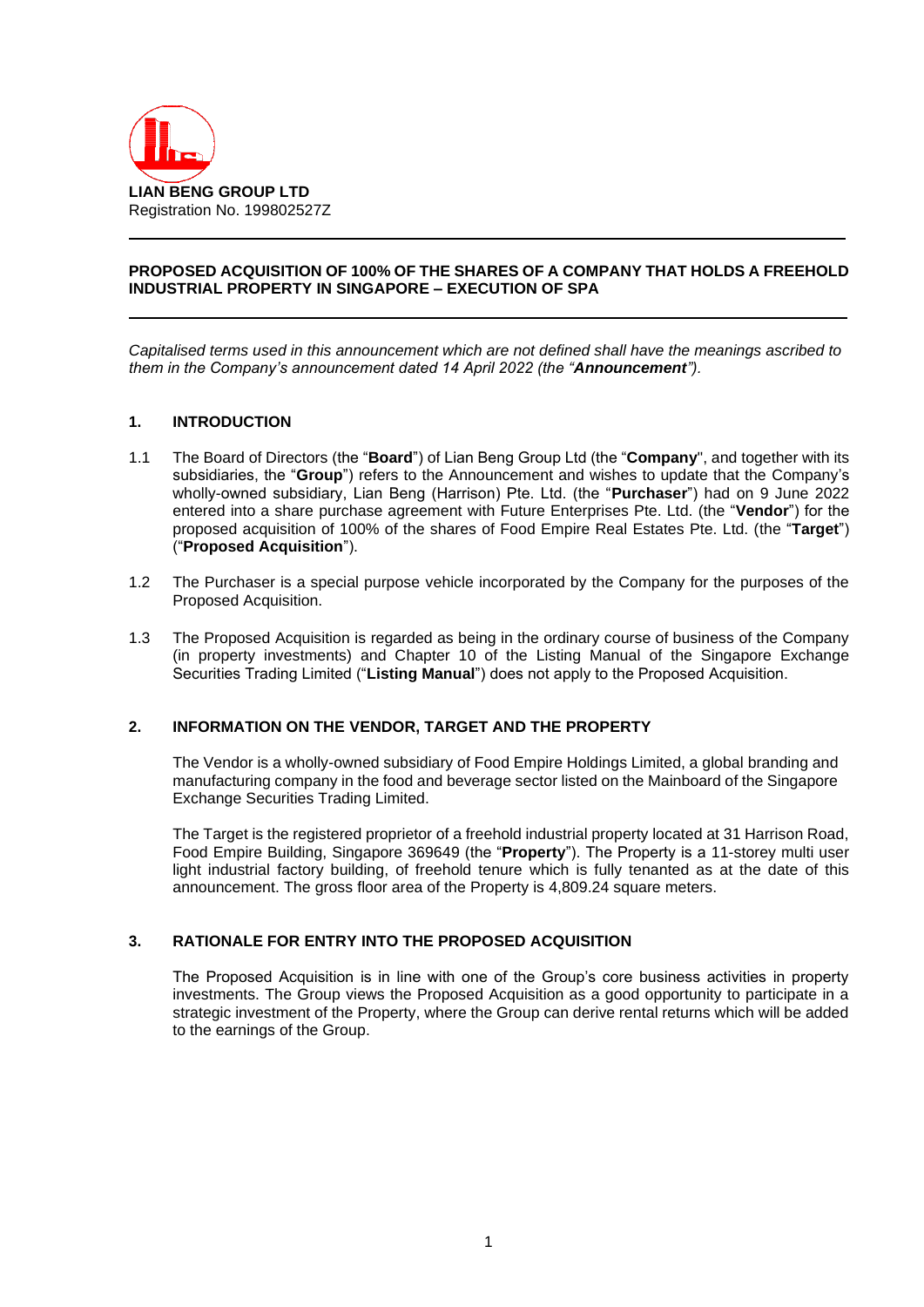# **4. SALIENT TERMS OF THE PROPOSED ACQUISITION**

## **Purchase Consideration**

- 4.1 The aggregate purchase consideration for the Proposed Acquisition is the adjusted net asset value of the Target as at the Completion Date (as defined below) (the "**Purchase Consideration**"), calculated based on an agreed formula which shall take into account the Property's value of S\$49,250,000.
- 4.2 The Purchase Consideration was arrived on a willing-buyer and willing-seller basis, after negotiations which were conducted on an arm's length basis between the Vendor and the Purchaser, after agreeing to take into account the value of the Property.
- 4.3 The Purchase Consideration will be satisfied by the Purchaser in the following manner:
	- (a) on signing of the LOI, a payment of a S\$492,500 deposit to the Vendor ("**LOI Deposit**");
	- (b) on signing of the SPA, a payment of S\$1,970,000 to the Vendor ("**SPA Deposit**", and together with the LOI Deposit, the "**Initial Payments**"); and
	- (c) on Completion Date, a payment of an amount equal to the estimated adjusted net asset value of the Target as at the Completion Date ("**Estimated Adjusted Net Asset Value**"), less the Initial Payments.
- 4.4 If the adjusted net asset value as at the Completion Date as set out in the final completion accounts of the Target exceeds or is less than the Estimated Adjusted Net Asset Value, the Purchaser will be required to pay to the Vendor or, as the case may be, the Vendor will be required to pay to the Purchaser an amount equal to such excess or deficiency.

### **Grant of New Loan by the Purchaser to the Target**

4.5 On the Completion Date, the Purchaser will grant a new shareholder loan ("**New Loan**") to the Target for an amount equivalent to the shareholder loan owed by the Target to the Vendor ("**Shareholder Loan**") as at the Completion Date. The proceeds of the New Loan shall be paid by the Purchaser, for and on behalf of the Target, to the Vendor and this payment shall constitute a full and final settlement of, and discharge of the Target's obligations owing to the Vendor in respect of the Shareholder Loan. The Shareholder Loan has been taken into account in calculating the Purchase Consideration.

#### **Conditions Precedent**

- 4.6 Completion is subject to, among others, the following conditions (the "**Conditions Precedent**") being fulfilled:
	- (a) the rectification, or the procurement of such rectification, to the reasonable satisfaction of the Purchaser and its advisers, by the Target or the Vendor (where applicable), of all material issues or irregularities uncovered by the Purchaser and its representatives during the due diligence exercise on the Target;
	- (b) satisfactory replies to the requisitions sent by the Purchaser's solicitors to the various government departments and the road line plan and drainage interpretation plan with regard to the Property;
	- (c) all warranties provided by the Vendor and Purchaser being true and correct in all material respects at the Completion Date; and
	- (d) the completion of the full and final discharge of the bank securities created by the Target in favour of Oversea-Chinese Banking Corporation Limited.